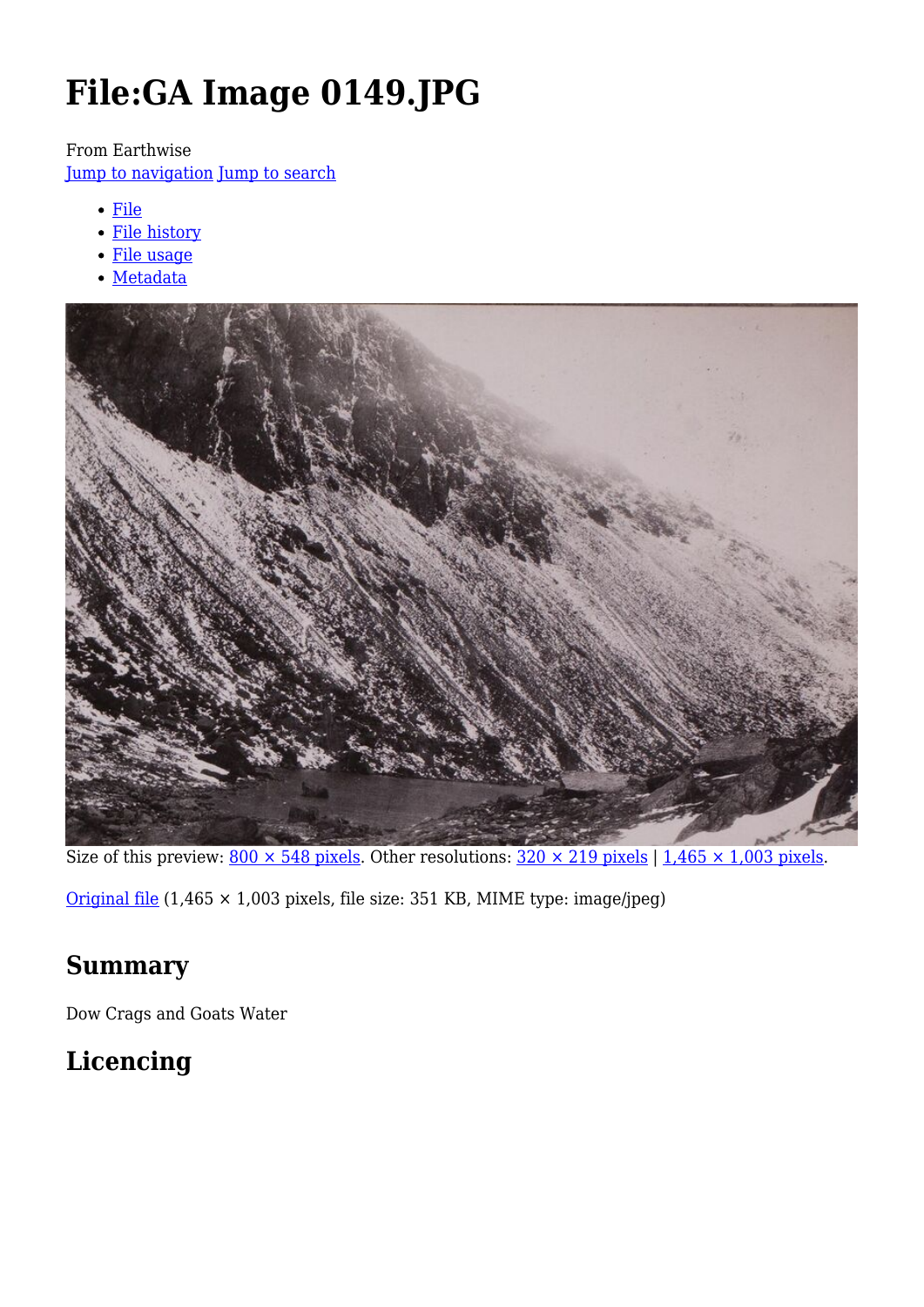Download of 1000 x 1000 pixel images is free for all non-commercial use - all we ask in return is for you to acknowledge BGS when using our images. Click our Terms and Conditions link below for information on acknowledgement text, and to find out about using our images commercially.

#### **Copyright**

The images featured on this site unless otherwise indicated are copyright material of the UK Research and Innovation (UKRI), of which the British Geological Survey is a component body. The British Geological Survey encourages the use of its material in promoting geological and environmental sciences. The images may be reproduced free of charge for any non-commercial use in any format or medium provided they are reproduced accurately and not used in a misleading or derogatory context. Where any images on this site are being republished or copied to others, the source of the material must be identified and the copyright status acknowledged. The permission to reproduce UKRI protected material does not extend to any images on this site which are identified as being the copyright of a third party. Authorisation to reproduce such material must be obtained from the copyright holders concerned.

#### **Non-commercial Use**

Use of the images downloaded from this site and reproduced digitally or otherwise may only be used for non-commercial purposes, which are:-

- Private study or research for a non-commercial purpose
- Education for teaching, preparation and examination purposes

When using the images please credit 'British Geological Survey' and include the catalogue reference ('P Number') of the item to allow others to access the original image or document. Noncommercial users of the images from this site are restricted to downloading no more than 30 images, without seeking further permission from [enquiries@bgs.ac.uk](mailto:enquiries@bgs.ac.uk)

#### **Commercial Use**

For commercial use of these images for which higher resolution images are available, individual permissions and/or licences arrangements should be agreed by contacting [enquiries@bgs.ac.uk](mailto:enquiries@bgs.ac.uk) Commercial use will include publications in books (including educational books), newspapers, journals, magazines, CDs and DVDs, etc, where a cover charge is applied; broadcasts on TV, film and theatre; and display in trade fairs, galleries, etc. If you are in doubt as to whether your intended use is commercial, please contact [enquiries@bgs.ac.uk](mailto:enquiries@bgs.ac.uk)

#### **Warranty**

Use of the images downloaded from this site is at the users own risk. UKRI gives no warranty as to the quality of the images or the medium on which they are provided or their suitability for any use. **Ordnance Survey topography**

Maps and diagrams in Earthwise use topography based on Ordnance Survey mapping. The National Grid and other Ordnance Survey data ©Crown Copyright and database rights 2015. Ordnance Survey Licence No. 100021290 EUL.

# **File history**

Click on a date/time to view the file as it appeared at that time.

| Date/Time                       | <b>Thumbnail</b> | <b>Dimensions</b>                  | User                                        | Comment            |
|---------------------------------|------------------|------------------------------------|---------------------------------------------|--------------------|
| current 11:41, 9 September 2020 |                  | $1,465 \times 1,003$<br>$(351$ KB) | <b>Zebrina</b> (talk Dow Crags<br>contribs) | and Goats<br>Water |

You cannot overwrite this file.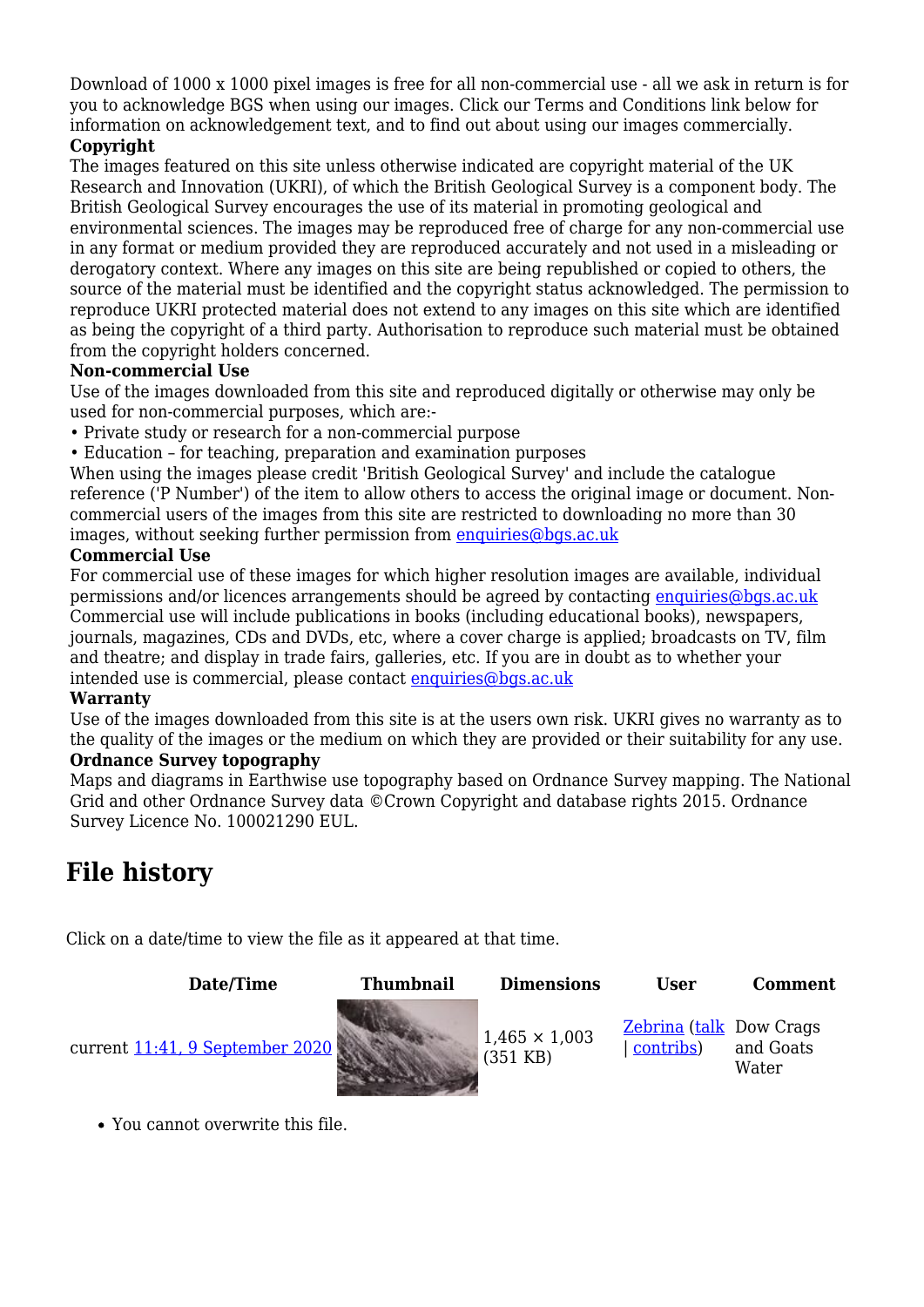# **File usage**

The following page links to this file:

[Elsie Giles photographs: Series 25-34. 1926–1934 - index, GA 'Carreck Archive'](http://earthwise.bgs.ac.uk/index.php/Elsie_Giles_photographs:_Series_25-34._1926%E2%80%931934_-_index,_GA_%27Carreck_Archive%27)

# **Metadata**

This file contains additional information, probably added from the digital camera or scanner used to create or digitise it.

If the file has been modified from its original state, some details may not fully reflect the modified file.

**Author** Bob **Date and time of data generation** 10:10, 8 September 2020 **Date and time of digitising** 10:10, 8 September 2020 **DateTimeOriginal subseconds** 54 **DateTimeDigitised subseconds** 54 Retrieved from ['http://earthwise.bgs.ac.uk/index.php?title=File:GA\\_Image\\_0149.JPG&oldid=49701](http://earthwise.bgs.ac.uk/index.php?title=File:GA_Image_0149.JPG&oldid=49701)' [Category](http://earthwise.bgs.ac.uk/index.php/Special:Categories):

[License tags](http://earthwise.bgs.ac.uk/index.php/Category:License_tags)

# **Navigation menu**

### **Personal tools**

- Not logged in
- [Talk](http://earthwise.bgs.ac.uk/index.php/Special:MyTalk)
- [Contributions](http://earthwise.bgs.ac.uk/index.php/Special:MyContributions)
- [Log in](http://earthwise.bgs.ac.uk/index.php?title=Special:UserLogin&returnto=File%3AGA+Image+0149.JPG&returntoquery=action%3Dmpdf)
- [Request account](http://earthwise.bgs.ac.uk/index.php/Special:RequestAccount)

### **Namespaces**

- [File](http://earthwise.bgs.ac.uk/index.php/File:GA_Image_0149.JPG)
- [Discussion](http://earthwise.bgs.ac.uk/index.php?title=File_talk:GA_Image_0149.JPG&action=edit&redlink=1)

 $\Box$ 

### **Variants**

### **Views**

• [Read](http://earthwise.bgs.ac.uk/index.php/File:GA_Image_0149.JPG)